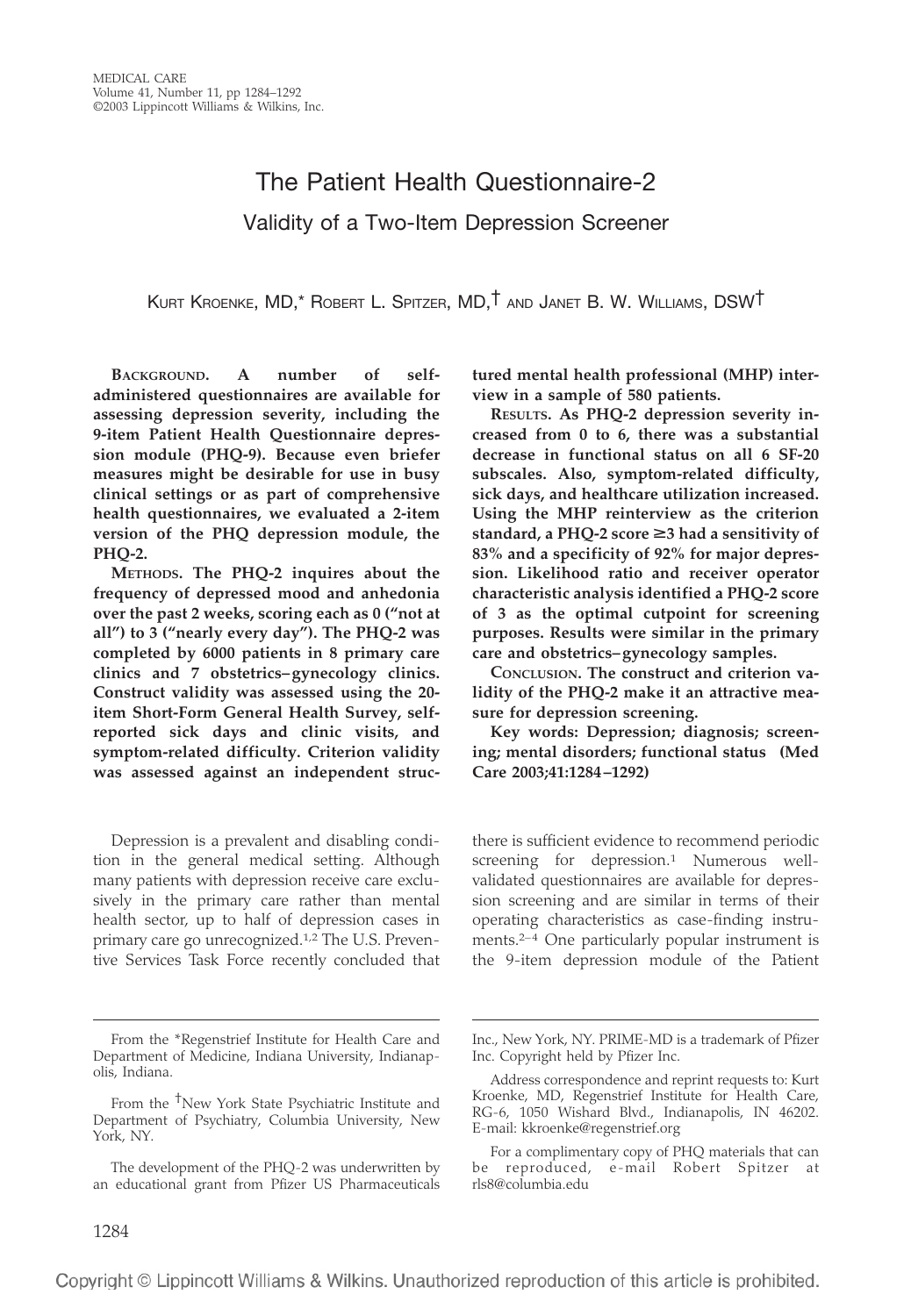Health Questionnaire, the PHQ-9. Validated in 6000 patients, the PHQ-9 serves as both a depression severity measure as well as a diagnostic instrument for the *Diagnostic and Statistical Manual of Mental Disorders*, 4th edition (DSM-IV), depressive disorders.5

However, even shorter measures could be desirable in some circumstances. First, the busy nature and competing demands of primary care practice make efficiency a particularly important attribute of any new measure.<sup>6-8</sup> Second, depression is only one of the many disorders for which screening in primary care is encouraged. Thus, brief depression measures could be incorporated as part of comprehensive health questionnaires administered to either patients new to a practice or established patients on a periodic basis. Keeping to a minimum the number of items asked about a single disorder is an important factor to maintain a reasonable length for such questionnaires. The same might be true for research studies in which depression is a secondary rather than primary variable, and asking a few rather than many items can reduce respondent burden.

Therefore, we examined the operating characteristics of 2 items from the PHQ-9, depressed mood and anhedonia, which we call the PHQ-2. Previous research has shown that a single question about depressed mood has a sensitivity of 85% to 90% for major depression,3,9 and adding a second question about anhedonia increases the sensitivity to 95%.3 The PHQ-2 asks respondents to estimate the frequency of these 2 symptoms over the past 2 weeks with 4 response options ranging from "not at all"to "nearly everyday."Data are analyzed from the 2 major PHQ studies involving 3000 patients in 8 primary care clinics and 3000 patients in 7 obstetrics–gynecology clinics.10,11 Our aims were to assess the criterion and construct validity of the PHQ-2.

# **Methods**

# **Description of the PHQ-9 and PHQ-2**

The PHQ-9 is the 9-item depression module from the full PHQ.<sup>5</sup> Major depressive disorder is diagnosed if 5 or more of the 9 depressive symptom criteria have been present at least "more than half the days"in the past 2 weeks, and one of the symptoms is depressed mood or anhedonia. "Other depressive disorder" is diagnosed if 2, 3, or 4

depressive symptoms have been present at least "more than half the days"in the past 2 weeks and one of the symptoms is depressed mood or anhedonia. One of the 9 symptom criteria ("thoughts that you would be better off dead or of hurting yourself in some way") counts as one of the diagnostic criteria for depressive disorders if present at all, regardless of duration. Like with the original PRIME-MD (Pfizer Inc., New York, NY), the clinician is expected to rule out physical causes of depression, normal bereavement, and history of a manic episode.

The PHQ-2 includes the first 2 items of the PHQ-9. The stem question is, "Over the last 2 weeks, how often have you been bothered by any of the following problems?"The 2 items are "little interest or pleasure in doing things" and "feeling down, depressed, or hopeless."For each item, the response options are "not at all," "several days," "more than half the days," and "nearly everyday," scored as 0, 1, 2, and 3, respectively. Thus, the PHQ-2 score can range from 0 to 6.

## **PHQ Study Samples and Procedures**

From May 1997 to November 1998, 3890 patients, 18 years or older, were invited to participate in the PHQ Primary Care Study.10 There were 190 who declined to participate, 266 who started but did not complete the questionnaire (often because there was an inadequate time before seeing their physician), and 434 whose questionnaires were not entered into the dataset because the equivalent of approximately one page (20 items) was not completed. This resulted in the 3000 primary care patients reported here (1422 from 5 general internal medicine clinics and 1578 from 3 family practice clinics). From May 1997 to March 1999, 3636 patients, 18 years or older, were approached to participate in the PHQ Obstetrics–Gynecology Study.11 There were 245 patients who declined to participate, 127 who started but did not complete the questionnaire, and 264 whose questionnaires were not entered into the dataset because the equivalent of approximately one page was not completed. This resulted in the 3000 subjects from 7 obstetrics–gynecology sites. The 2 PHQ studies enrolled patients from 8 states (New York, Massachusetts, Utah, Pennsylvania, Texas, Virginia, Ohio, and Wisconsin) plus the District of Columbia.

All sites used 1 of 2 subject selection methods to minimize sampling bias: either consecutive pa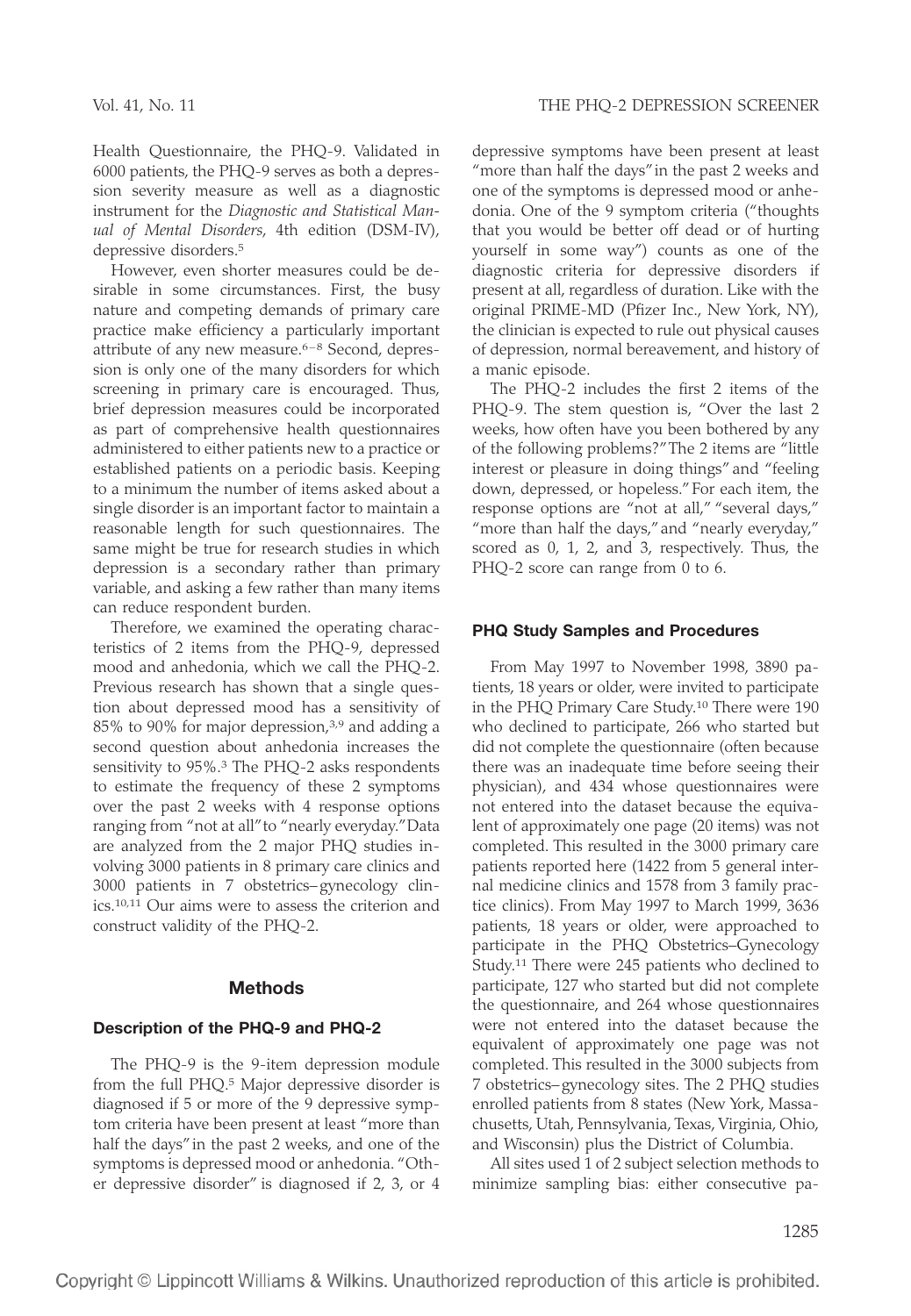tients for a given clinic session or every nth patient until the intended quota for that session was achieved. Patient characteristics are summarized in detail elsewhere.<sup>5</sup> Briefly, the primary care sample was 66% women, 21% minority in terms of race/ ethnicity, and had a mean age of 46 years. The obstetrics–gynecology sample was 100% women, 61% minority, and had a mean age of 31 years. The Institutional Review Board at each site approved the study protocol.

Before seeing the physician, all patients completed the full self-administered PHQ. Also, they completed the Medical Outcomes Study Short-Form General Health Survey (SF-20).12 The SF-20 measures functional status in 6 domains (all scores from  $0-100$ ,  $100 =$  best health). Additionally, patients estimated the number of physician visits and disability days during the past 3 months.

#### **Mental Health Professional Validation Interviews**

To determine the agreement of PHQ diagnoses with those of mental health professionals (MHPs), midway through the PHQ Primary Care Study, an MHP (a PhD clinical psychologist or 1 of 3 senior psychiatric social workers) attempted to interview by telephone all subsequently entered subjects who had a telephone, agreed to be interviewed, and could be contacted within 48 hours. All except one site participated in these validation interviews. The MHP was blinded to the results of the PHQ. The rationale and further details of the MHP telephone interview, which used the overview from the SCID (structured clinical interview for DSM-III-R)<sup>13</sup> and diagnostic questions from the PRIME-MD, are described in the original PRIME-MD report.14 The 580 subjects who had a MHP interview within 48 hours of completing the PHQ were, within each site, similar to patients not reinterviewed in terms of demographic profile, functional status, and frequency of psychiatric diagnoses. Agreement between the PHQ diagnoses and the MHP diagnoses was examined.

#### **Analysis**

For analyses assessing the operating characteristics of various PHQ-2 cutpoints, diagnostic status (major depressive disorder, other depressive disorder, or no depressive disorder) was that assigned by the independent MHP structured psychiatric interview. The latter is considered the criterion standard and provides the most conservative estimate of the operating characteristics of the PHQ-2 score. Besides calculating sensitivity and specificity of the PHQ-2 over various intervals, we also determined likelihood ratios<sup>15</sup> and conducted receiver operating characteristic (ROC) curve analysis<sup>16</sup> as quantitative methods for combining sensitivity and specificity into a single metric.

Construct validity of the PHQ-2 as a measure of depression severity was assessed by examining functional status (the 6 SF-20 scales), disability days, symptom-related difficulty, and healthcare utilization (clinic visits) over the various PHQ-2 scores. Analysis of covariance was used with PHQ-2 score as the independent variable and adjusting for age, sex, race, education, study site, and number of physical disorders. Bonferroni's correction was used to adjust for multiple comparisons.

Decrements in SF-20 scores were also examined in terms of effect size, which is the difference in mean SF-20 scores, expressed as the number of standard deviations, between each PHQ-2 score and the reference group. The reference group was subjects with a PHQ-2 score of 0, and the standard deviation used was that of the entire sample.

#### **Results**

#### **Distribution of PHQ-2 Scores According to Depression Diagnostic Status**

Table 1 shows the distribution of PHQ-2 scores according to depression diagnostic status in the 580 patients interviewed by an MHP who was blinded to the PHQ-2 results. Of the 41 subjects who had major depressive disorder, 93% endorsed at least some depressed mood (1 or greater) and 95% endorsed at least some anhedonia. The majority of patients (95%) with no depressive disorder had a PHQ-2 score less than 3, whereas most patients (83%) with major depression had scores of 3 or greater. Patients with other (ie, nonmajor) depressive disorder exhibited more heterogeneity in their PHQ-2 scores.

## **Criterion Validity of the PHQ-2 Assessed by Mental Health Professional Interview**

Table 2 displays the sensitivity, specificity, positive predictive value, and likelihood ratios for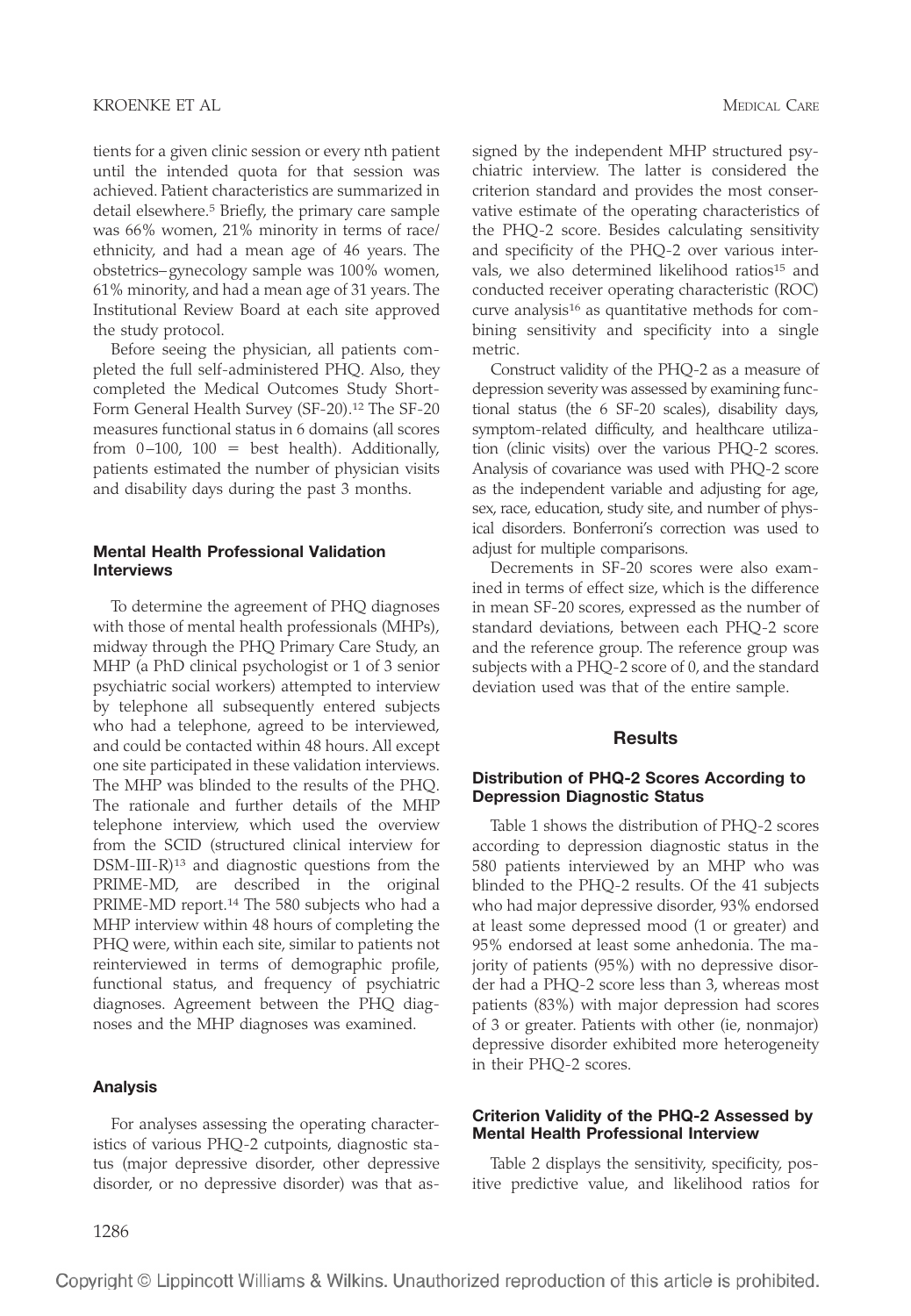|                      | Major Depression<br>$(N = 41)$ |               |                | Other Depression<br>$(N = 65)$ | No Depression<br>$(N = 474)$ |               |
|----------------------|--------------------------------|---------------|----------------|--------------------------------|------------------------------|---------------|
| Item or PHQ-2 Score  | N                              | $\frac{0}{0}$ | N              | $\frac{0}{0}$                  | N                            | $\frac{0}{0}$ |
| Depressed mood       |                                |               |                |                                |                              |               |
| $0$ (not at all)     | 3                              | 7.3           | 14             | 21.5                           | 338                          | 71.3          |
| 1 (several days)     | 7                              | 17.1          | 23             | 35.4                           | 114                          | 24.1          |
| 2 (more than half)   | 16                             | 39.0          | 17             | 26.2                           | 13                           | 2.7           |
| 3 (nearly every day) | 15                             | 36.6          | 11             | 16.9                           | 9                            | 1.9           |
| Anhedonia            |                                |               |                |                                |                              |               |
| $0$ (not at all)     | $\overline{2}$                 | 4.9           | 16             | 24.6                           | 364                          | 76.8          |
| 1 (several days)     | 8                              | 19.5          | 25             | 38.5                           | 89                           | 18.8          |
| 2 (more than half)   | 10                             | 24.4          | 13             | 20.0                           | 16                           | 3.4           |
| 3 (nearly every day) | 21                             | 51.2          | 11             | 16.9                           | 5                            | 1.1           |
| PHQ-2 Score          |                                |               |                |                                |                              |               |
| $\Omega$             | 1                              | 2.4           | 9              | 13.8                           | 310                          | 65.4          |
| 1                    | $\overline{2}$                 | 4.9           | 7              | 10.8                           | 71                           | 15.0          |
| 2                    | 4                              | 9.8           | 17             | 26.2                           | 71                           | 15.0          |
| 3                    | 4                              | 9.8           | 8              | 12.3                           | 10                           | 2.1           |
| 4                    | 8                              | 19.5          | 13             | 20.0                           | 6                            | 1.3           |
| 5                    | 11                             | 26.8          | 9              | 13.8                           | 5                            | 1.1           |
| 6                    | 11                             | 26.8          | $\overline{2}$ | 3.1                            | $\mathbf{1}$                 | 0.2           |

| TABLE 1. Frequency Distribution of Depressed Mood and Anhedonia Items and PHQ-2 Score in a |  |  |  |  |
|--------------------------------------------------------------------------------------------|--|--|--|--|
| Subset of 580 Patients Who Had an MHP Interview in PHQ Primary Care Study*                 |  |  |  |  |

\*Depression diagnostic status was determined in 580 primary care patients by having a mental health professional (MHP) who was blinded to the PHQ-2 score administer a structured psychiatric interview.

PHQ, Patient Health Questionnaire.

disorders in the 580 patients who had an MHP value for major depressive disorder ranged from interview. In this sample with a 7% prevalence of 21% for a PHQ-2 cutpoint of 2 to 56% for a

different PHQ-2 scores in diagnosing depressive major depressive disorder, the positive predictive

TABLE 2. Operating Characteristics of PHQ-2 as a Screener for Depressive Disorders in 580 Patients Who Had an Independent Mental Health Professional Interview<sup>T</sup>

|       |             | Major Depressive Disorder ( $N = 41$ ) |                                 |                     | Any Depressive Disorder ( $N = 106$ ) |             |                                 |                     |  |
|-------|-------------|----------------------------------------|---------------------------------|---------------------|---------------------------------------|-------------|---------------------------------|---------------------|--|
| PHO-2 | Sensitivity | Specificity                            | Positive<br>Predictive<br>Value | Likelihood<br>Ratio | Sensitivity                           | Specificity | Positive<br>Predictive<br>Value | Likelihood<br>Ratio |  |
|       | 97.6        | 59.2                                   | 15.4                            | 0.3                 | 90.6                                  | 65.4        | 36.9                            | 0.6                 |  |
| 2     | 92.7        | 73.7                                   | 21.1                            | 0.6                 | 82.1                                  | 80.4        | 48.3                            | 1.3                 |  |
| 3     | 82.9        | 90.0                                   | 38.4                            | 2.9                 | 62.3                                  | 95.4        | 75.0                            | 5.4                 |  |
| 4     | 73.2        | 93.3                                   | 45.5                            | 5.5                 | 50.9                                  | 97.9        | 81.2                            | 15.7                |  |
| 5     | 53.7        | 96.8                                   | 56.4                            | 10.3                | 31.1                                  | 98.7        | 84.6                            | 17.9                |  |
| 6     | 26.8        | 99.4                                   | 78.6                            | 48.2                | 12.3                                  | 99.8        | 92.9                            | 58.1                |  |

†Sensitivity, specificity, and positive predictive value refers to a *threshold* PHQ-2 score (ie, all subjects with that score or higher), whereas likelihood ratio refers to a *discrete* PHQ-2 score (ie, only subjects with that specific score). For example, 82.9% of patients with major depressive disorder have a PHQ-2 score of 3 or greater (sensitivity), 90% of patients without major depressive disorder have a score of less than 3 (specificity), 38.4% of patients with a score of 3 or greater have major depressive disorder (positive predictive value), and a score of 3 is 2.9 times more likely in patients with than without major depressive disorder (likelihood ratio).

PHQ, Patient Health Questionnaire.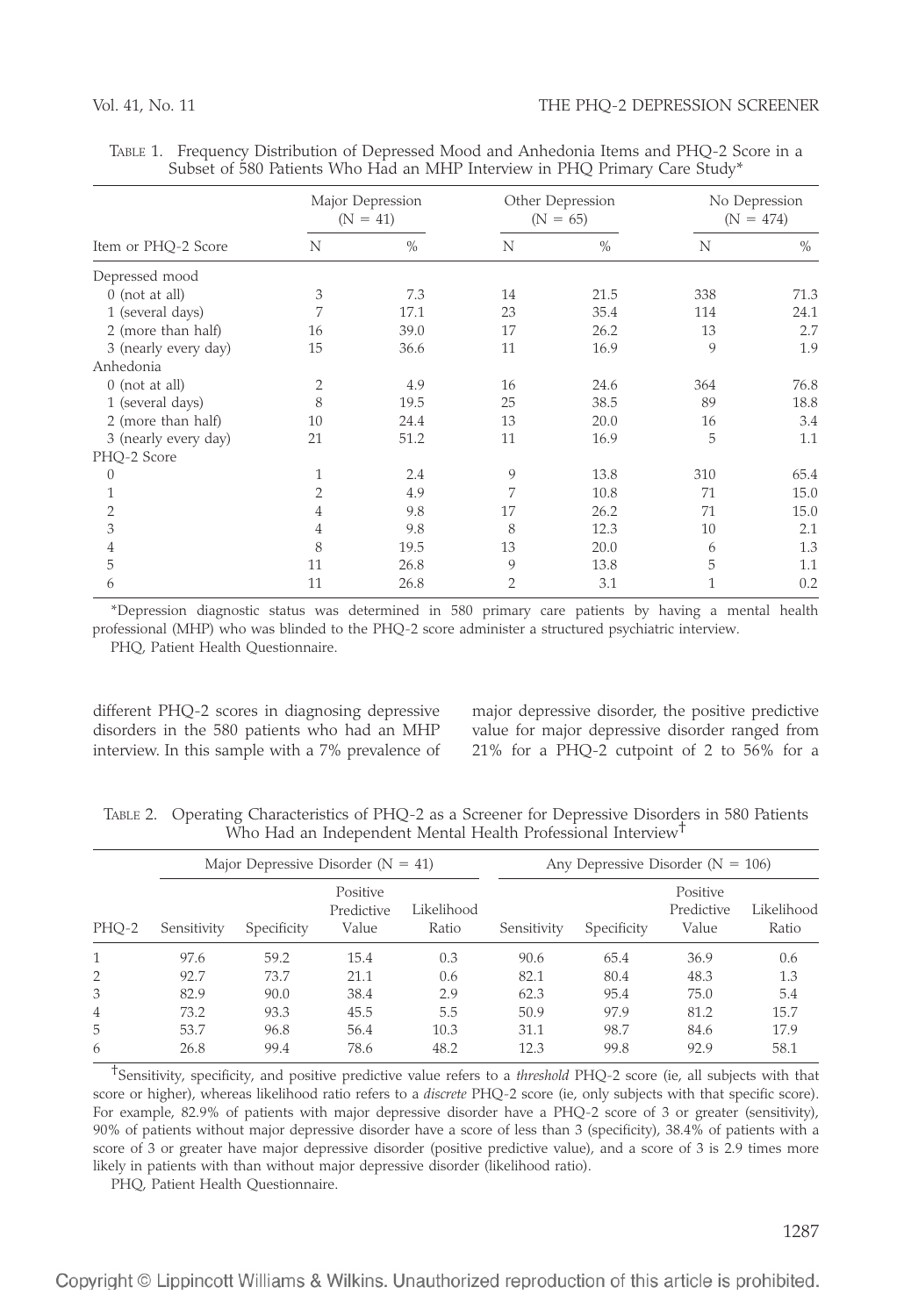cutpoint of 5. The positive predictive value for any depressive disorder (which had a prevalence of 18%) ranged from 48% for a PHQ-2 cutpoint of 2 to 85% for a cutpoint of 5. At a cutpoint of 3 or higher, the PHQ-2 had a likelihood ratio for major depression of 2.92, nearly identical to the overall likelihood ratio of 2.86 reported for 9 other depression case finding instruments in a meta-analysis of the literature.2 Regarding concordance with the MHP interview, a PHQ-2 cutpoint of 3 or greater was comparable to the PHQ-9 diagnostic algorithm for any depressive disorder (kappa of 0.62 vs. 0.58) as well as major depressive disorder (kappa of 0.48 vs. 0.54).

ROC analysis showed that the area under the curve (AUC) for the PHQ-2 in diagnosing major depressive disorder was 0.93 (vs. 0.95 for the longer PHQ-9). The AUC of the PHQ-2 for diagnosing any depressive disorder was 0.90 (vs. 0.92 for the PHQ-9). Although the AUC for both major and any depressive disorder was similar for women and men, age had a modest effect. The AUC for major depressive disorder was somewhat greater in subjects less than 60 years compared with those 60 years and older (0.94 vs. 0.86), whereas for any depressive disorder, younger subjects had a lower AUC (0.88 vs. 0.95).

# **Construct Validity of the PHQ-2 Assessed by Functional Status and Other Measures**

As shown in Table 3, there was a strong association between increasing PHQ-2 depression severity scores and worsening function on all 6 SF-20 scales. Several findings should be noted. First, results were essentially the same for both the primary care and obstetrics–gynecology samples. Second, the monotonic decrease in SF-20 scores with increasing PHQ-2 scores were greatest for the scales that previous studies have shown should be most strongly related to depression, ie, mental health, followed by social, overall, and role functioning, with a lesser relationship to pain and physical functioning.14 Third, most pairwise comparisons within each SF-20 scale between successive PHQ-2 levels were highly significant.

Figure 1 illustrates graphically the relationship between increasing PHQ-2 scores and worsening functional status. Decrements in SF-20 scores are shown in terms of effect size. Effect sizes of 0.5 and 0.8 are typically considered moderate and large between-group differences, respectively.17 Figure 1 shows effect sizes for the primary care sample; results for the obstetrics–gynecology sample (not displayed) were similar.

When the PHQ-2 was examined as a continuous variable, its strength of association with the SF-20 scales was concordant with the pattern seen in Figure 1. In both the primary care and obstetrics–gynecology samples, the PHQ-2 correlated most strongly with mental health (0.70 and 0.63), followed by general health perceptions (0.47 and 0.46), social functioning (0.46 and 0.36), physical functioning (0.37 and 0.36), role functioning (0.37 and 0.29), and bodily pain (0.26 and 0.31).

Table 4 shows the association between PHQ-2 severity levels and 3 other measures of construct validity: self-reported disability days, clinic visits, and the general amount of difficulty patients attribute to their symptoms. Greater levels of depression severity were associated with a monotonic increase in disability days, healthcare utilization, and symptom-related difficulty in activities and relationships.

# **Discussion**

Our study provides strong evidence for the validity of the PHQ-2 as a brief depression screening measure. Criterion validity was demonstrated by the fact that the operating characteristics of the PHQ-2 compared favorably with an independent MHP interview in a sample of 585 patients. Construct validity was established by the strong association between PHQ-2 scores and functional status, disability days, and symptom-related difficulty. The sample of 6000 patients from 15 geographically dispersed clinics as well as the similarity of findings in 2 different patient populations (primary care and obstetrics–gynecology) enhances the generalizability of our findings.

The PHQ-9 would still be the preferred instrument when the intent is either to definitively diagnose depressive disorders or to assess depression outcomes in response to treatment. This is because the PHQ-9 includes all 9 symptom criteria necessary for establishing DSM-IV depressive disorder diagnoses and provides a wider range of depressive symptom severity scores  $(0-27)$  compared with the PHQ-2  $(0-6)$ . However, in many settings, the purpose is not to establish final diagnoses or to monitor depression severity, but rather to screen for depression in a "first step" approach. Even briefer versions might be desirable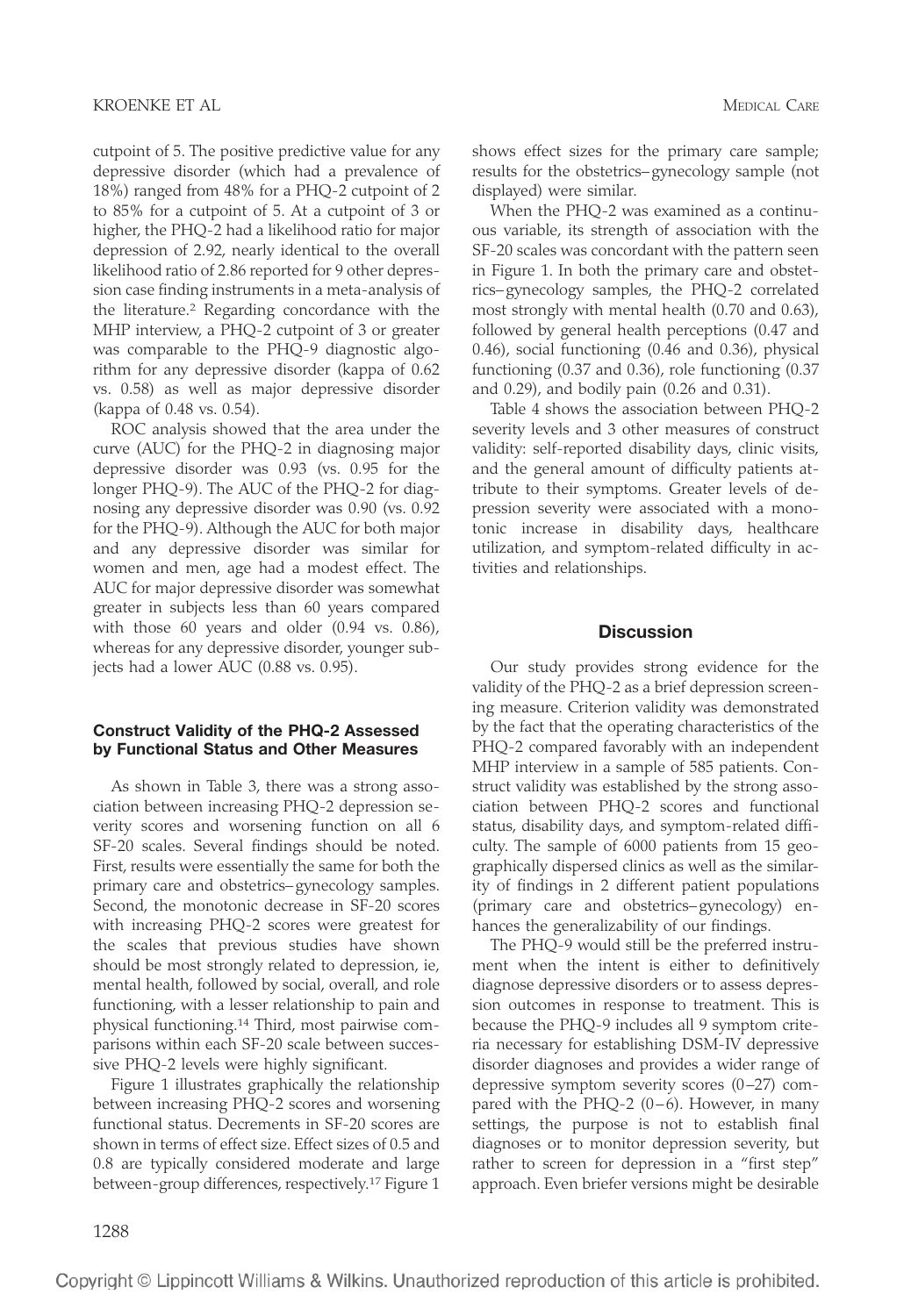| TABLE 3. Relationship between PHQ-2 Depression Score and SF-20 Health-Related Quality-of-Life          |        |                      |         |      |          |
|--------------------------------------------------------------------------------------------------------|--------|----------------------|---------|------|----------|
| Scales in Patients in the PHQ Primary Care ( $n = 3000$ ) and PHQ Obstetrics-Gynecology ( $n = 3000$ ) |        | Studies <sup>1</sup> |         |      |          |
|                                                                                                        |        |                      |         |      |          |
| Mental                                                                                                 | Social | Role                 | General | Pain | Physical |

|                | Mental          |              | Social                                                       |       | Role    |       | General            |       | Pain    |       | Physical        |              |
|----------------|-----------------|--------------|--------------------------------------------------------------|-------|---------|-------|--------------------|-------|---------|-------|-----------------|--------------|
| PHQ-2          | Primary<br>Care | $Ob-$<br>Gyn | Primary                                                      | $Ob-$ | Primary | $Ob-$ | Primary            | $Ob-$ | Primary | $Ob-$ | Primary<br>Care | $Ob-$<br>Gyn |
| Score          |                 |              | Care<br>Gyn<br>Gyn<br>Care<br>Care<br>Mean SF-20 scale score |       |         |       | Gyn<br>Care<br>Gyn |       |         |       |                 |              |
| $\Omega$       | 82.1            | 82.2         | 90.9                                                         | 91.7  | 84.1    | 88.3  | 68.8               | 74.9  | 65.1    | 73.7  | 81.5            | 85.3         |
| 1              | 69.8            | 73.8         | 85.4                                                         | 87.1  | 76.9    | 84.4  | 58.8               | 65.7  | 59.3    | 65.8  | 75.1            | 81.1         |
| $\overline{2}$ | 58.7            | 62.4         | 74.8                                                         | 80.8  | 60.3    | 76.9  | 48.6               | 57.0  | 52.9    | 58.8  | 68.5            | 77.3         |
| 3              | 52.6            | 53.6         | 60.6                                                         | 74.1  | 50.2    | 70.7  | 38.5               | 50.5  | 46.9    | 54.7  | 61.8            | 76.7         |
| 4              | 46.5            | 50.2         | 57.6                                                         | 67.1  | 51.3    | 57.7  | 39.5               | 43.4  | 49.7    | 53.5  | 61.4            | 68.0         |
| 5              | 39.2            | 43.9         | 59.7                                                         | 62.0  | 39.5    | 53.1  | 35.7               | 41.8  | 46.2    | 43.8  | 58.5            | 63.5         |
| 6              | 33.3            | 40.3         | 47.4                                                         | 54.7  | 37.0    | 49.3  | 30.2               | 36.2  | 43.7    | 48.0  | 57.8            | 65.2         |

†SF-20 scores are adjusted for age, sex, race, education, study site, and number of physical disorders.

To simplify this table, standard deviations and *P* values are not shown. However, most pair-wise comparisons of mean SF- 20 scores between each PHQ-9 level within each scale are significant at *P* < 0.05 using Bonferroni's correction for multiple comparisons.

PHQ, Patient Health Questionnaire; SF-20, 20-item Short- Form General Health Survey.

when the aim is to include just a few depression questions in multipurpose health questionnaires. The U.S. Preventive Services Task Force recently recommended depression screening as part of routine care.1 However, brevity is essential to accomplish this in the busy general medical setting where patient volume is high, most visits are brief, and depression is simply one of many conditions that the primary care clinician is responsible for recognizing and managing. $6-8$ 

Others have shown that 1 or 2 questions about depressed mood and, possibly, anhedonia are quite sensitive as a first-stage depression screening procedure.<sup>2-4,9,18</sup> Whereas Whooley and colleagues also found that the 2 depression items of the original PRIME-MD performed similarly to



FIG. 1. Relationship between depression severity as measured by the PHQ-2 and decline in functional status as measured by the 6 subscales of the SF-20. The decrement in SF-20 scores is shown as the difference between each PHQ-2 score and the reference group (ie, those with a PHQ-2 of 0). Effect size is the difference in group means divided by the standard deviation of the entire sample.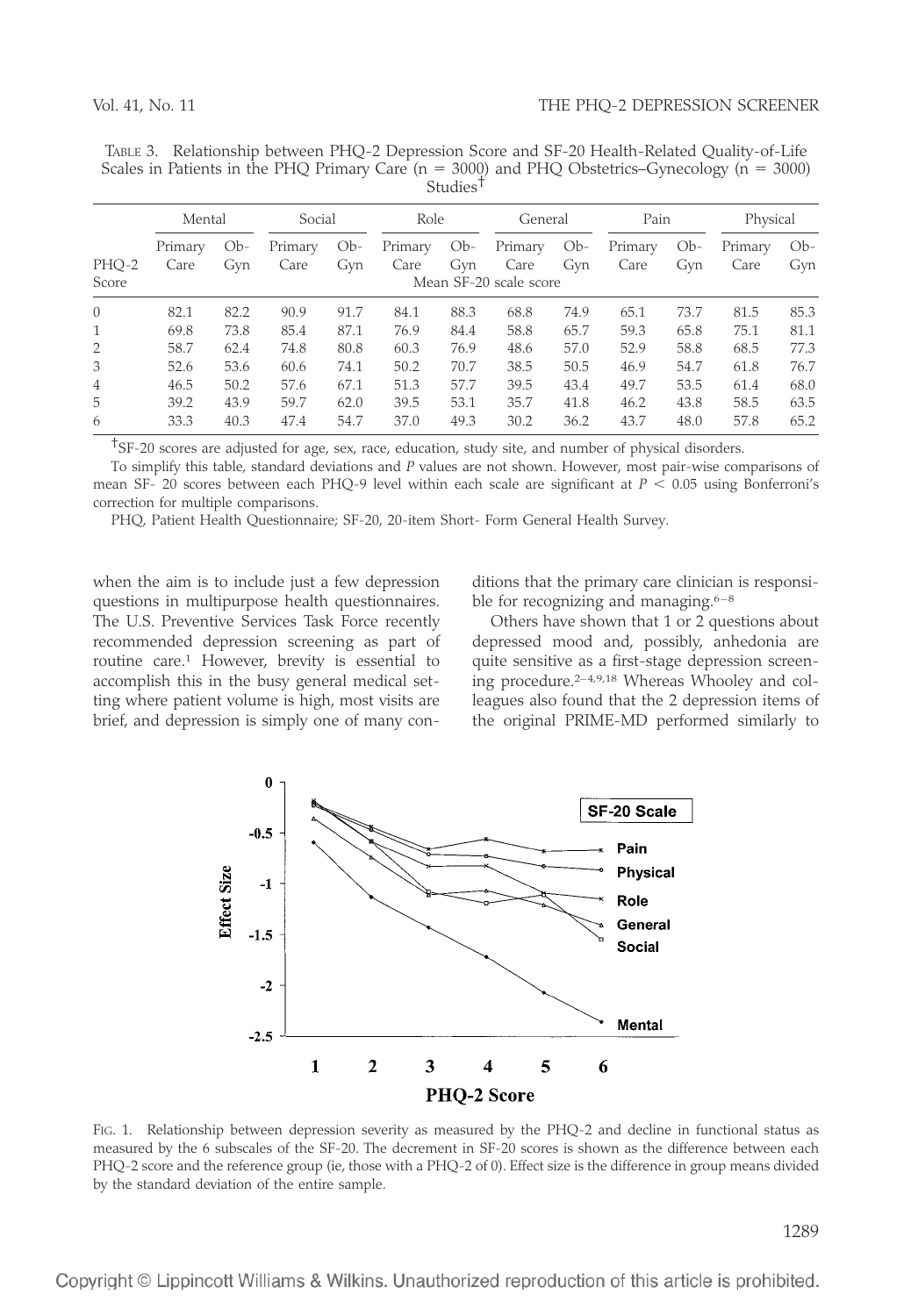|                |                 | Mean Disability Days*     |                 | Mean Physician Visits*    | Symptom-Related Difficulty $(\%)^T$ |                           |  |
|----------------|-----------------|---------------------------|-----------------|---------------------------|-------------------------------------|---------------------------|--|
| PHQ-2<br>Score | Primary<br>Care | Obstetrics-<br>Gynecology | Primary<br>Care | Obstetrics-<br>Gynecology | Primary<br>Care                     | Obstetrics-<br>Gynecology |  |
| $\Omega$       | 2.7             | 2.3                       | 1.1             | 0.9                       | 2.1%                                | 1.4%                      |  |
|                | 4.6             | 3.0                       | 1.3             | 1.0                       | 6.4%                                | $2.2\%$                   |  |
| 2              | 9.0             | 6.0                       | 1.9             | 1.2                       | 11.9%                               | 3.7%                      |  |
| 3              | 9.4             | 6.8                       | 1.9             | 2.0                       | 24.5%                               | 17.1%                     |  |
| $\overline{4}$ | 12.8            | 12.8                      | 2.5             | 1.4                       | 31.3%                               | 25.0%                     |  |
| 5              | 16.7            | 13.3                      | 2.3             | 1.8                       | 53.1%                               | 36.6%                     |  |
| 6              | 25.0            | 16.8                      | 3.0             | 1.9                       | 57.0%                               | 48.4%                     |  |

|  | TABLE 4. Relationship between PHQ-2 Depression Score and Disability Days, Symptom-Related |  |  |
|--|-------------------------------------------------------------------------------------------|--|--|
|  | Difficulty, and Clinic Visits in the PHQ Primary Care, and Obstetrics–Gynecology Studies  |  |  |

\**Disability days* refers to number of days in past 3 months that patients' symptoms interfered with their usual activities. *Physician visits* refers to past 3 months also. Both are self-reported. Means are also adjusted for age, sex, race, education, study site, and number of physical disorders <br><sup>†</sup>Response to single question: "How difficult have these problems made it for you to do your work, take care of

things at home, or get along with other people?" The 4 response categories are "not difficult at all," "somewhat difficult," "very difficult," and "extremely difficult." *Symptom-related difficulty* in this table refers to those patients reporting "very" or "extremely" difficult.

To simplify this table, standard deviations and *P* values are not shown. However, most pairwise comparisons between each PHQ-9 severity level for a given variable are significant at *P* < 0.05 using Bonferroni's correction for multiple comparisons.

PHQ, Patient Health Questionnaire.

longer case-finding instruments,<sup>3</sup> our findings build on this earlier work for 4 important reasons. First, our PHQ studies included 6000 patients from multiple clinics representing a more diverse population, whereas Whooley et al. studied 536 patients who were mostly male (97%) veterans drawn from a single clinic. Second, the original PRIME-MD evaluated by Whooley et al. was designed as a 2-stage procedure in which positive responses on the patient questionnaire prompted a structured interview using a clinician evaluation guide. To maximize sensitivity, the timeframe for depressed mood and anhedonia was the past month and the response options were simply yes or no. Because the PHQ was intended to be exclusively a patient self-report version of the PRIME-MD, 2 important modifications were made: the timeframe focused on the past 2 weeks and the response options were expanded to 4 to better delineate the number of days patients were bothered by depressed mood and/or anhedonia. This makes the one-stage PHQ more consistent with DSM-IV criteria for depressive disorders and therefore greatly improves the specificity of the PHQ-2 compared with the 2 items of the PRIME-MD with only a modest decline in sensitivity. Specificity is an important consideration if depression screening becomes more widespread,

because a large number of false-positives would be difficult to handle efficiently in the context of the large patient volume, short visits, and compet ing demands of primary care. $6-8$  Third, the characteristic of better discriminating between depressed and nondepressed patients is exemplified by the PHQ-2's higher AUC for major depression of 0.93 compared with 0.82 for the 2-item PRIME-MD as reported by Whooley et al. Because this comparison is drawn from 2 different studies (albeit both primary care), a head-to-head comparison of the operating characteristics of the PHQ-2 versus the 2-item PRIME-MD would optimally be performed in the same patient population. Fourth, the PHQ is rapidly replacing the original PRIME-MD in both research and clinical settings, so understanding the operating characteristics of the PHQ-2 as a depression screener is important for pragmatic reasons.

The operating characteristics of the PHQ-2 displayed at various cutpoints in Table 2 compare favorably to 9 other case-finding instruments for depression in primary care that have an overall sensitivity of 84%, a specificity of 72%, and a positive likelihood ratio of 2.86.2 At a cutpoint of 3, the PHQ-2 has a sensitivity of 83%, a specificity of 90%, and a positive likelihood ratio of 2.9. Likewise, the positive predictive value of the PHQ-2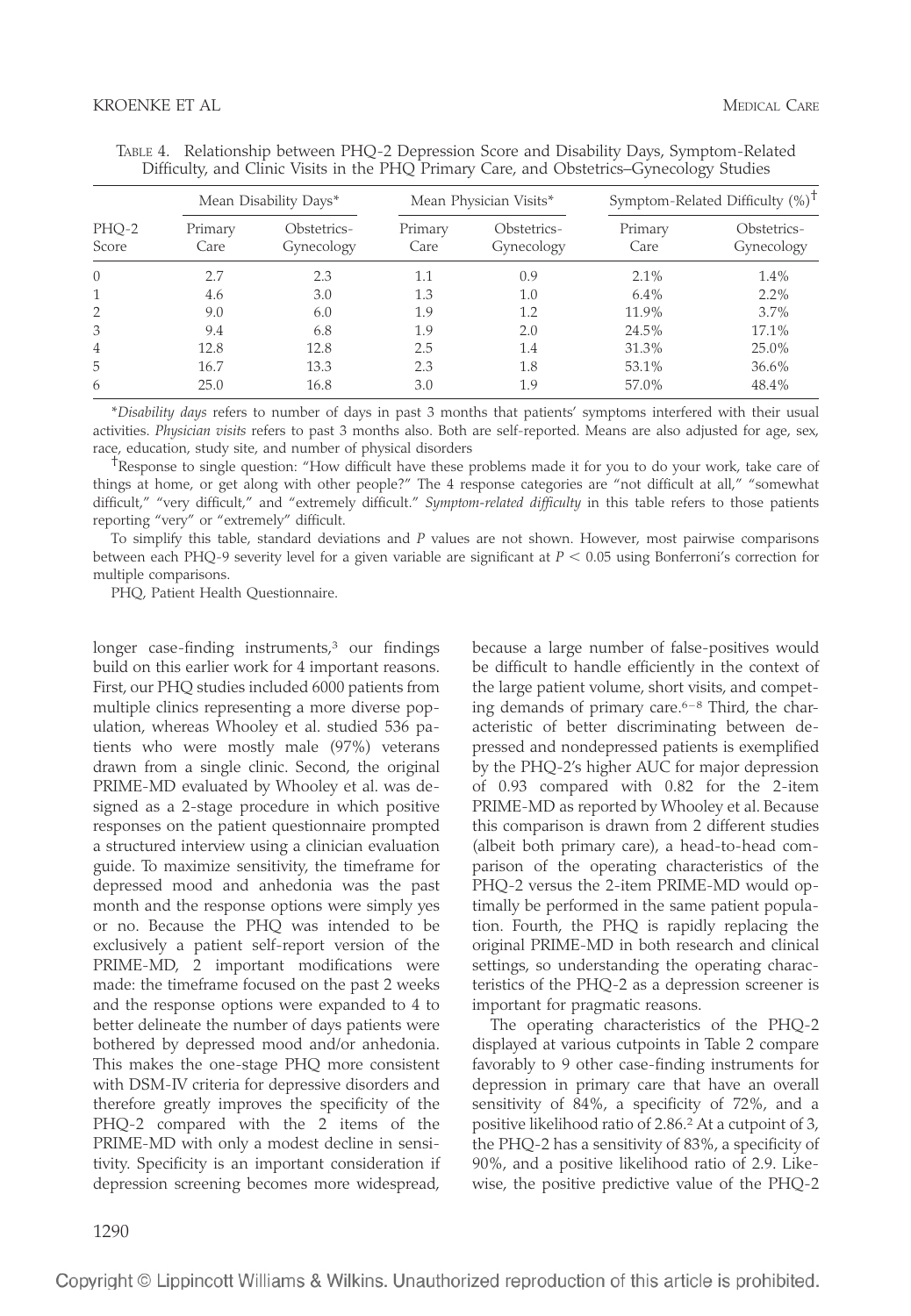for major depression in our sample in which the prevalence of major depression was 7% (similar to other outpatient samples) ranged from 20% to 45% as the cutpoint was varied from 2 to 5. This predictive value is similar to other instruments. Of note, predictive value is related not only to a measure's sensitivity and specificity, but also to the prevalence of depressive disorders.

The one depression measure that was used concurrently with the PHQ-2 in our subjects was the 5-item mental health scale of the SF-20, also known as the Mental Health Inventory (MHI-5). PHQ-2 scores were strongly correlated with MHI-5 scores in both the primary care  $(r = .70)$ and obstetrics–gynecology (*r* = .63) samples**,** an association clearly illustrated in Table 3 and Figure 1. Berwick and colleagues used ROC analysis to determine how well the MHI-5 and several other measures discriminated between patients with and without major depression.19 In their study, the AUC was 0.89 for the MHI-5, 0.90 for the longer MHI-18, 0.89 for the 30-item General Health Questionnaire, and 0.80 for the 28-item Somatic Symptom Inventory. In our study, the AUC for major depression was 0.95 for the PHQ-9 and 0.93 for both the PHQ-2 and the MHI-5. Because an AUC of 1.0 signifies a perfect test, it is unlikely that other depression measures are diagnostically superior.

Several caveats should be mentioned. First, screening with the PHQ-2 is only a first step. Patients who screen positive should be further evaluated with the PHQ-9, other diagnostic instruments, or direct interview to determine whether they meet criteria for a depressive disorder. High scores on the PHQ-2 alone would typically not be a sufficient basis to initiate treatment without diagnostic confirmation. Second, subjects in our study completed the PHQ-2 as part of the PHQ-9. An alternative design would be to administer the PHQ-2 to one group of subjects and the PHQ-9 to a second comparable group; establishing similar operating characteristics with this method would further validate the PHQ-2 as a stand-alone depression screener. Third, picking the optimal PHQ-2 cutpoint, like with any measure, is a trade-off between sensitivity and specificity. Although our analysis suggests a cutpoint of 3 provides a reasonable compromise, a cutpoint of 2 would enhance sensitivity, whereas a cutpoint of 4 would improve specificity. One must be cautious about overemphasizing sensitivity with depression screening in primary care, partly because of the high volume of patients in primary care and partly because a very sensitive cutpoint coupled with a 5% to 10% prevalence of major depression means that most patients screening positive are false-positive cases.2 In settings in which the prevalence of depression is much higher (eg, psychiatric settings or hospitalized patients), a different cutpoint might be considered.

A third caveat is that depression screening by itself is not enough.20,21 Adequate follow up, depression severity monitoring, and access when needed to MHPs are required to detect medication noncompliance, increase the antidepressant dosage, change or augment pharmacotherapy, or add psychotherapy as needed.22–24 Even the U.S. Preventive Services Task Force concludes that depression screening is only effective if coupled with systems changes to appropriately diagnose and treat depression.<sup>1</sup> In this sense, depression is no different than many other medical disorders such as diabetes, hypertension, and asthma, in which detection must be combined with initial patient education and activation and ongoing disease monitoring and management, with a partnership forged between the patient, the primary care provider, and the specialist.

Asking about depressed mood and anhedonia would typically not require a paper questionnaire, unless the items are included as part of a longer health survey. Most clinicians could easily remember these 2 core symptoms. The PHQ-2 response options simply allow patients to grade the amount of time they have been bothered by either symptom in the past 2 weeks, a core feature of the DSM-IV criteria and one that distinguishes fleeting from more persistent mood symptoms. Being bothered by either depressed mood or anhedonia "nearly everyday" or one symptom "more than half the days" and the other symptom "several days" would result in a PHQ-2 score of 3. This score (or a lower score if other "red flags" of depression are present<sup>8</sup>) could trigger administration of the full PHQ-9.

Brevity is a particularly attractive feature of measures intended for use in clinical practice. In the words of Mies van de Rohe, the modern architect, "less is more." For example, one reason for the popularity of the 4-item CAGE questionnaire (a questionnaire for alcoholism evaluation)25 could be its brevity compared with longer alcohol screening measures. Likewise, simplifying depression screening to 2 questions enhances routine